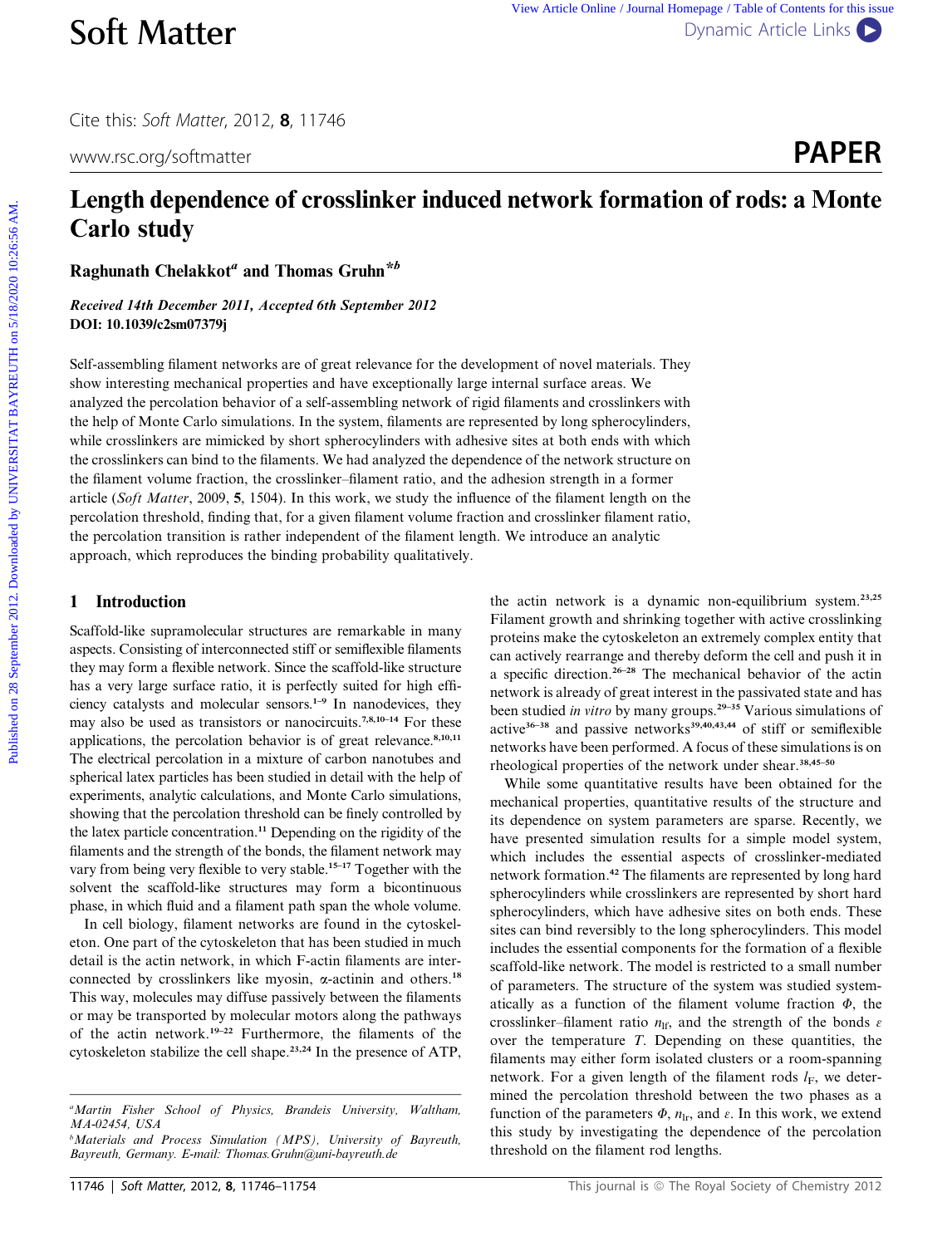Actin filaments have a diameter of about  $D \approx 7-9$  nm, depending on the osmotic conditions.<sup>51</sup> In vivo, the filaments have a length of  $l<sub>F</sub> = 0.1-1$  µm so that  $l<sub>F</sub>/D \approx 10-120$  (ref. 52). In vitro, actin filaments can polymerize to lengths up to 50 µm in the presence of divalent salt and ATP.<sup>53</sup> Frequently, capping proteins like CapZ are added which allows creating filaments with lengths typically found in cells.<sup>54</sup> In experiments, usual filament concentrations are in the range of 0.5–20 mg ml<sup>-1</sup>, roughly corresponding to filament packing fractions in the range of  $0.0015 < \Phi < 0.06$ (ref. 55). There are various types of actin-crosslinking proteins with various binding strengths  $\varepsilon$ . For example, at room temperature one has binding strengths  $\varepsilon = 2T$  for  $\alpha$ -actinin and  $\varepsilon = 15T$  for fascin.<sup>56</sup> Here and in the following, the temperature is given in energy units, *i.e.* the Boltzmann factor  $k_B$  is omitted.

For actin filament networks, experimental and simulation studies have shown that the length of the filament has a rather small effect on the system properties. The mesh size of the network increases with the filament length, but otherwise the structure does not seem to vary strongly.34,39–41 This is a very remarkable fact and, so far, there has been no detailed explanation for this length independence. Studying the dependence (or independence) of a crosslinked network on the system parameters is highly relevant, not only for a better insight into the physics of cells, but also for the development of new materials based on self-assembling networks. In this article, we study the percolation transition in a system of filaments and crosslinkers for various filament lengths. We use the model system with the spherocylindrical filaments and the short spherocylindrical crosslinkers, which has already been investigated systematically for a filament length of  $l_F = 15D$ , where  $D$  is the diameter of the spherocylinders.<sup>42</sup> The crosslinkers have a binding site at each end. Each site can bind to a filament that is mostly perpendicular to the crosslinker. Thus, the model mimics real crosslinkers in the cytoskeleton that are elongated and can bind to one filament at each end, while being preferentially perpendicular to the filament. Indeed, we observe that for a given volume fraction, the percolation threshold is rather independent of the length of the filaments. However, the percolation transition depends sensitively on the filament volume fraction. Actio filaments have a diameter of about  $D = 7-9$  am.<br>
dependent of  $P = 0$  and  $P = 0$  and  $P = 0$  and  $P = 0$ . The main of the solid particle of the particle of the solid and the solid particle of the main of the solid and

We introduce an analytic approach that motivates why the filament volume fraction has a strong influence on the network formation, while the influence of the filament length at fixed volume fraction is low. This result and the corresponding analytic studies provide new important insights into the structural properties of the crosslinker-mediated formation of filament networks.

The article is structured as follows: in Section 2, we present details of the chosen model system. Results are shown in Section 3, while results and conclusions are summarized in Section 4. In the appendix, Section A, the effective adhesion volume is calculated, which is needed for the analytic considerations.

#### 2 Model and simulation method

The filaments (f) and the crosslinking proteins (l) are approximated by spherocylinders of diameter D and length  $L = l<sub>F</sub>$  and  $L = l<sub>L</sub>$ , respectively. A scheme of the model system and the notation of the relevant lengths and vectors are given in Fig. 1. Following a convention frequently used for spherocylinder systems,  $l_F$  and  $l_L$  denote the length of the cylinder axes so that



Fig. 1 (a) Scheme of a model system for the rods and linkers. The rods are approximated by hard spherocylinders and the crosslinkers by spherocylinders with a filament-adhering site on each end. Filaments and crosslinkers are taken to have the same diameter. (b) The schematic representation of a crosslinker. The crosslinker adheres to filaments through square well potentials which are located symmetrically on the cylindrical axis, at a distance of  $l_a$  from the center. The range of the square well diameter is denoted by a.

the maximum extensions are  $l_{\text{F}}$  + D and  $l_{\text{L}}$  + D, respectively. Each spherocylinder  $j$  is determined by the position of its center of mass  $r_i$  and the unit vector  $u_i$  parallel to the cylindrical axis, which points from  $\mathbf{r}_j - \frac{L}{2} \mathbf{u}_j$  to  $\mathbf{r}_j + \frac{L}{2} \mathbf{u}_j$ . A pair of rods belonging to the same class, that is, a pair of filaments or a pair of crosslinkers, interact through a purely repulsive hard-core potential

$$
U_{\rm hc}(\lambda_{ij})\equiv\begin{cases} 0 & \text{if }\lambda_{ij}\geq D\\ \infty & \text{if }\lambda_{ij}< D \end{cases}
$$
 (1)

where  $\lambda_{ij}$  is the shortest distance between the axes of a pair of spherocylinders, which is

$$
\lambda_{ij} \equiv \min_{\substack{-1 \leq s_i \leq 1 \\ -1 \leq s_j \leq 1}} \left| \left| \left( \mathbf{r}_j + \frac{s_j L(j)}{2} \mathbf{u}_j \right) - \left( \mathbf{r}_i + \frac{s_i L(i)}{2} \mathbf{u}_i \right) \right| \right|.
$$
 (2)

In addition, the crosslinkers have an adhesive site at each end, which interacts with neighboring filaments via the attractive potential  $U_{ij}^{\text{fl}}$ . To define  $U_{ij}^{\text{fl}}$ , the quantities  $\sigma_{ij}^+$  and  $\sigma_{ij}^-$  are introduced, which are the shortest distances between the adhesive sites of the crosslinker and the axis of the filament

$$
\sigma_{ij}^{\pm} \equiv \min_{-1 \leq s_i \leq 1} \left| \left| (\boldsymbol{q}_j^{\pm}) - \left( \boldsymbol{r}_i + \frac{s_i l_F}{2} \boldsymbol{u}_i \right) \right| \right| \tag{3}
$$

with  $q_j^{\pm} \equiv r_j \pm l_a u_j$ . The adhesive segments, which are located symmetrically on both ends of the axis of the crosslinker, are a distance  $l_a$  away from the center of mass of the crosslinker. A crosslinker interacts with a filament through a single square-well attractive potential, which is defined as a function of the distance  $\sigma_{ij}^{\pm}$  between the filament axis and the nearest adhesive site of the crosslinker, via

$$
U_{\rm sw}\left(\sigma_{ij}^{\pm}\right) \equiv \begin{cases} -\varepsilon & \text{if } \sigma_{ij}^{\pm} < a \\ 0 & \text{if } \sigma_{ij}^{\pm} \ge a \end{cases} \tag{4}
$$

The total interaction potential between a filament and a crosslinker is given by

$$
U_{ij}^{\text{fl}} = U_{\text{hc}}(\lambda_{ij}) + U_{\text{sw}}(\sigma_{ij}^{\pm}). \tag{5}
$$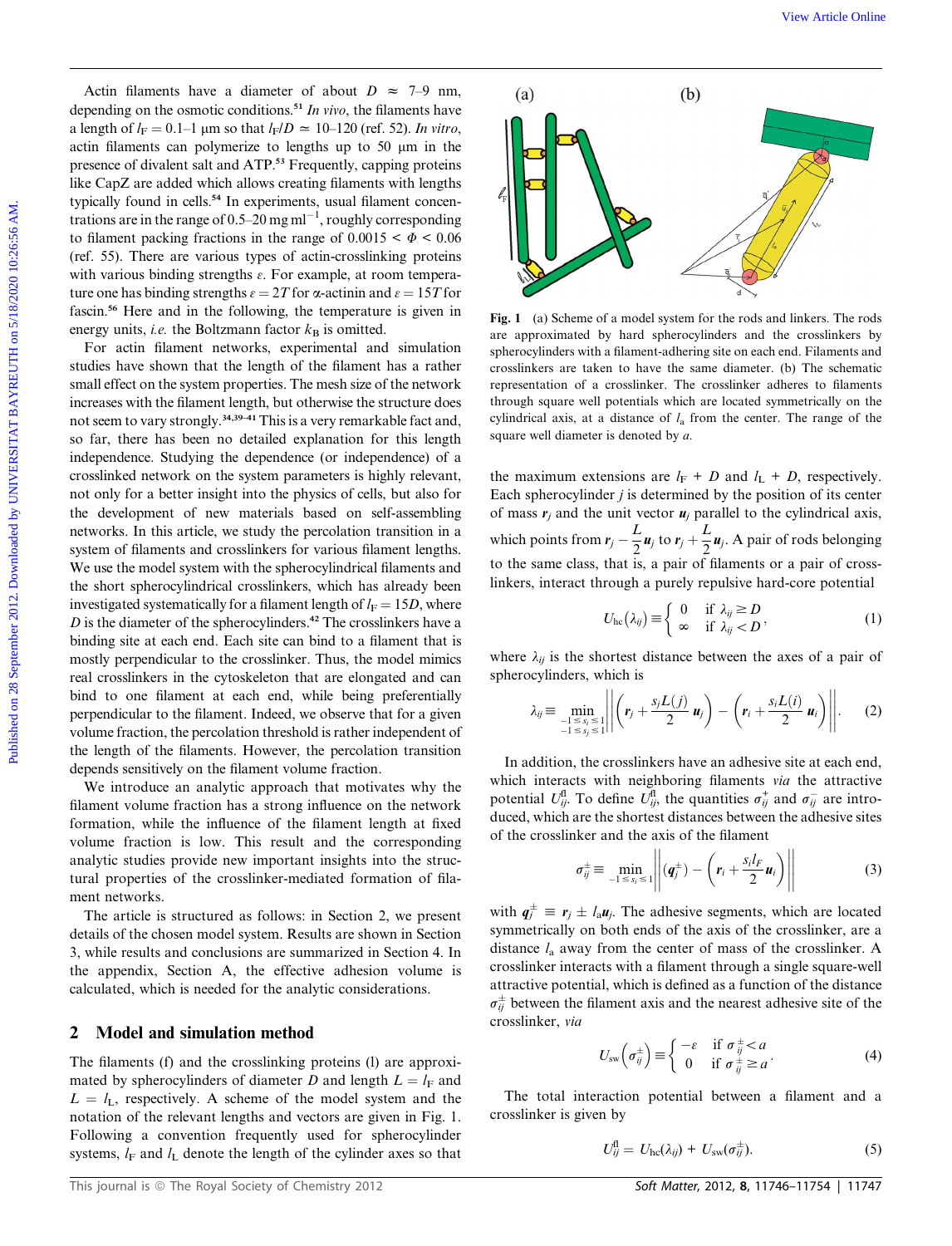In our model, the preferred alignment of a crosslinker rod adhering to a filament rod is determined by the location,  $q^{\pm}$ , of the adhesive site and the range of the square-well potential  $a$ . If  $a$  is set to be reasonably small and the position of the adhesive site is located at a point within the spherical cap of the spherocylinder, the alignment of the adhering crosslinker rod to the filament rod is limited to angles close to  $\pi/2$ . Furthermore, with such a construction it can be assured that one adhesive site of a crosslinker does not simultaneously interact with more than one filament.

In our simulations, we studied rod lengths  $l_F/D = 10, 15, 20,$ and 25, while the length of crosslinkers is  $l<sub>L</sub> = 2D$ . The squarewell diameter *a*, which defines the range of the filament-adhering potential of the crosslinker, is set to  $a = 0.7D$ . The square well potentials were placed symmetrically along the cylindrical axes, at a distance of  $l_a = 1.35D$  from the center of mass of the crosslinkers.

Filaments and crosslinkers have volumes  $V_{\rm f} = \pi \frac{D^2}{4}$  $\left(l_{\rm F}+\frac{2}{3}\right)$  $\left(\frac{2}{3}D\right)$  and  $V_1 = \pi \frac{D^2}{4}$  $\left(l_{\rm L}+\frac{2}{3}\right)$  $\left(\frac{2}{3}D\right)$ , respectively. For a system of  $N_f$  filaments and  $N_l = n_{lf} N_f$  crosslinkers of length  $l<sub>L</sub> = 2D$ , the ratio of the crosslinker volume fraction  $\Phi_1$  and the filament volume fraction  $\Phi$  is given by  $\frac{\Phi_1}{\Phi} = \frac{8}{3} n_{\text{lf}} \left( \frac{l_{\text{F}}}{D} \right)$  $\overline{D}$ <sup>+</sup> 2 3  $\setminus$ <sup>-1</sup> . If we keep  $\Phi$ <sub>l</sub>/ $\Phi$  fixed, the crosslinker–filament ratio  $n_{\text{lf}}$  is approximately proportional to the filament length  $n_{\text{lf}} \approx \frac{3}{8}$  $\Phi_{\rm l}$  $\varPhi$  $\frac{l_{\rm F}}{D}$  for  $l_{\rm F} \ge$ 10D. From the the control of the control of the control of the control of the state interest on a share of the state of the state in the state interest on the state of the state of the state interest on the state of the state

In order to create an initial configuration, the filaments and crosslinkers were first arranged on a simple tetragonal lattice. The values of  $N_f$ ,  $N_l$  and the volume V were chosen in order to generate initial configurations for values of  $\Phi$  varying between 0.02 and 0.05 while keeping  $n_{\text{lf}} = 2.0$ . If not mentioned differently, we use  $N_f = 500$ . The length of the filaments sets a lower limit to the simulation box size, whose side length  $V^{1/3}$  is always set to be greater than  $2l_F$ . The cubic lattice arrangements were equilibrated to an isotropic fluid of filaments and crosslinkers, in the absence of attractive interactions, *i.e.*  $\varepsilon = 0$ , using a constant volume (NVT) Monte Carlo simulation. The equilibrium configurations were reached by translational and rotational moves of the filaments and crosslinkers. For a system of  $N_f$ filaments and  $N_1$  crosslinkers,  $2(N_f + N_1)$  attempts of an orientational or translational move are made for every sweep.

After  $2 \times 10^5$  sweeps, the adhesive square-well potential is switched on and for various values of  $\Phi$ , simulations are performed with a set of different adhesion strengths  $\varepsilon$ . All simulations were started individually with the described method. In most cases, we chose a fixed filament–crosslinker ratio  $n_{\text{lf}} = 2.0$  as  $\Phi$  and  $\varepsilon$  were varied, but we also studied the system behavior while keeping  $\Phi$ <sub>l</sub>/ $\Phi$  fixed.

Additionally, simulations were performed with different system sizes in order to examine finite size effects. The number of sweeps required to equilibrate ranges from  $5 \times 10^6$  to  $2 \times 10^7$ , depending on the filament volume fraction and the crosslinker concentration. The systems were equilibrated before averages were taken.

### 3 Simulation results

Using Monte Carlo simulations, the system is analyzed for various parameter values. In the absence of the adhesive square-

well potential, *i.e.* for  $\varepsilon = 0$ , the filaments and crosslinkers form an isotropic fluid. With adhesive potentials, the average number of crosslinkers adhering to the filaments increases with  $\varepsilon$ . Each crosslinker can bind up to two filaments, one at each adhesive site. In the following, a pair of filaments is called connected if they bind to the same crosslinker.

A filament can be connected to several other filaments through an attractive interaction mediated by one or more crosslinkers. A group of filaments form a cluster if each pair of filaments is associated by a chain of connected filaments. The size of a cluster is taken to be the number of filaments in the cluster.

#### 3.1 Percolation

 $(a)$ 

 $\frac{1}{2}0.6$  $0<sup>3</sup>$ 

 $(c)$ 

 $\Im$  $0<sup>3</sup>$ 

The connectivity of the filament system is analyzed with the help of percolation theory,<sup>57–59</sup> where the formation of a long range network is treated as a percolation transition. In an infinite system, a percolation transition is marked by the formation of an infinitely large cluster which spans the entire system. For finite system sizes, the fraction of monomers in the largest cluster  $\langle s_{\rm max} \rangle$  can be taken as an order parameter.<sup>60,61</sup> A value of  $\langle s_{\rm max} \rangle =$ 1 corresponds to a system in which all filaments are connected to the same cluster.

 $\langle s_{\text{max}} \rangle$  is plotted as a function of adhesion strengths  $\varepsilon$ , for various rod lengths between  $l_F = 10D$  and  $l_F = 25D$  in Fig. 2. At low  $\varepsilon$  the rods do not form a cluster and  $\langle s_{\text{max}} \rangle$  is zero. As  $\varepsilon$  is increased, small clusters form and grow; hence  $\langle s_{\text{max}} \rangle$  increases. For  $\langle s_{\text{max}} \rangle = 0.5$ , the largest cluster contains half of the total number of rods in the system. Simulation studies of the percolation transition have shown that the percolation threshold  $\tilde{\varepsilon}$  of the infinite system is well approximated by the value of  $\varepsilon$  for which  $\langle s_{\text{max}} \rangle = 0.5$ .

The data shown in Fig. 2 provide the main result of this article. Remarkably, for  $n_{\text{lf}} = 2$  and fixed  $\Phi$ , the dependence of the transition threshold on the filament length is very small. For rod

 $\overline{12}$ 

 $\frac{1}{2}$ 



 $\overline{12}$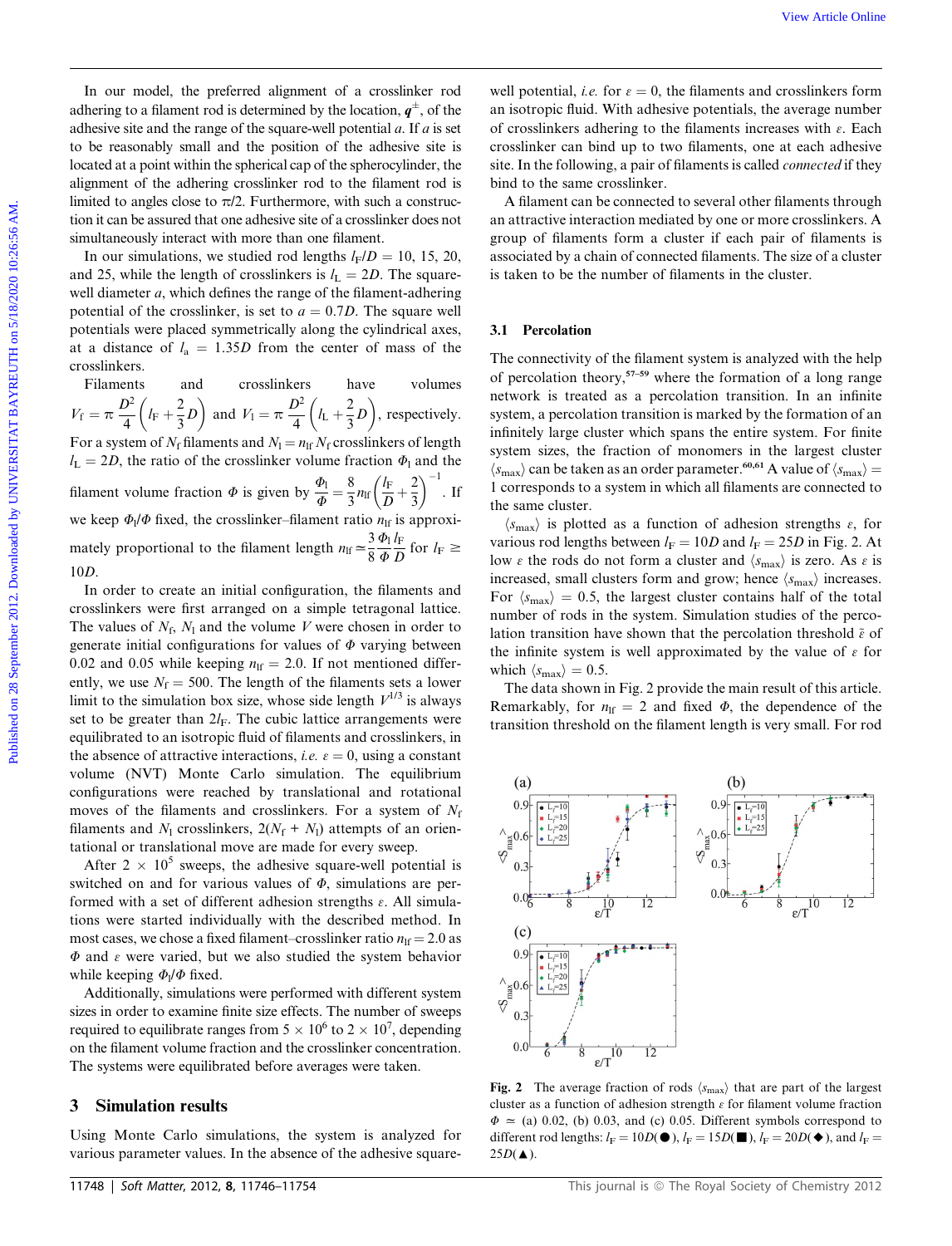



Fig. 3 The average fraction of rods  $\langle s_{\text{max}} \rangle$  that are part of the largest cluster as a function of adhesion strength  $\varepsilon$  for various system sizes, for filament length  $l_F = 10D$ , filament volume fraction  $\Phi_f = 0.03$  and crosslinker–filament ratio  $n_{\text{lf}} \approx 2$ .

lengths between  $l_F = 10D$  and  $l_F = 25D$  the data points of  $\langle s_{\text{max}} \rangle$ can approximately be fitted by the same curve. This is especially true for larger filament volume fractions  $\Phi = 0.03$  (b) and  $\Phi =$ 0.05 (c) while deviations are stronger for  $\Phi = 0.02$ . We have studied the influence of finite size effects (see Fig. 3) by varying the system size with fixed  $l_F = 10D$ ,  $\Phi = 0.03$ , and  $n_H = 2$ . Below the percolation threshold the values of  $\langle s_{\text{max}} \rangle$  are a bit smaller for larger system sizes, *i.e.* larger  $N_f$ . However, the effects are too small to extract a scaling law from the accessible range of system sizes.

While in the studied range  $\tilde{\epsilon}$  depends only weakly on the filament length (see Fig. 2), it decreases significantly with increasing filament volume fraction  $\Phi$ . This is shown clearly in Fig. 4, where  $\langle s_{\text{max}} \rangle$  vs.  $\epsilon$  has been plotted for various  $\Phi$ . Results are shown for  $l_F = 10D$  and  $l_F = 25D$  in Fig. 4(a) and (b), respectively.

It is interesting to study the influence of the filament length if the ratio of crosslinker and filament volume fractions  $\Phi_{\parallel}/\Phi$  is kept fixed, rather than  $n_{\text{lf}}$ . In this case, the ratio of  $n_{\text{lf}}/l_{\text{F}}$  is approximately fixed, which means that the ratio of actin and crosslinker monomers is fixed as the filament length is varied. Fig. 5 shows  $\langle s_{\text{max}} \rangle$  as a function of  $\varepsilon/T$  for different filament lengths with fixed  $\Phi$ <sub>l</sub> $/\Phi$  = 2.0. If  $\Phi$ <sub>l</sub> $/\Phi$  is kept fixed, percolation is clearly supported by larger filament lengths. In contrast, the percolation behavior is independent of the filament length if the number of crosslinkers per filament  $n_{\text{lf}}$  is fixed. For a simplified model system this will be analyzed in Section 3.3.



Fig. 4 The average fraction of rods  $\langle s_{\text{max}} \rangle$  that are part of the largest cluster as a function of adhesion strength  $\varepsilon$ , for rod lengths (a)  $l_F \approx 10D$ and (b)  $l_F = 25D$ . Results are shown for  $\Phi \sim 0.02(\circlearrowright)$ ,  $\Phi \sim 0.03(\circlearrowright)$ , and  $\Phi \sim 0.05$ ( $\diamond$ ).



Fig. 5 The average fraction of rods  $\langle s_{\text{max}} \rangle$  that are part of the largest cluster as a function of adhesion strength  $\varepsilon$  for various rod lengths. The ratio of volume fractions of filaments and crosslinkers,  $\Phi/\Phi \approx 2.0$ , for all rod lengths. Since the filament volume fraction  $\Phi \approx 0.03$ , the crosslinker– filament ratio  $n_{\text{lf}}$  is larger for longer rods.

#### 3.2 Cluster size distribution and cluster structure

Right at the percolation threshold, the cluster size distribution  $n_s$ of an infinite system shows a power-law decay<sup>58,59</sup>  $n_s \propto s^{-\tau}$ , with the Fisher exponent  $\tau$ , which corresponds to the negative slope of the straight line found in a log–log plot. For a finite system size, the power law behavior is restricted to small cluster sizes, while for lengths s of the order of the system size it naturally breaks down. Fig. 6 shows  $n_s$  at  $\Phi \approx 0.05$  for various rod lengths at  $\tilde{\varepsilon} = 8T$  close to the percolation threshold. The hump in the cluster size distribution caused by the finite system size is excluded from the power-law fit, which then gives a Fisher exponent,  $\tau \approx 2.5$ , for all values of  $l_F$ .

It is instructive to compare our system with networks of flexible, randomly crosslinked polymers. If the polymers consist of short multifunctional monomers, the system has a Fisher exponent of  $\tau \approx 2.2^{62}$  However, long linear polymers that are interconnected by short agents, as found in polymer systems after a vulcanization process,<sup>63</sup> are described well by the Flory-Stockmayer theory.64–66 This theory holds up well in very close distance to the percolation threshold and predicts a Fisher exponent of  $\tau \approx 2.5$ .<sup>67</sup> For all studied rod lengths, from  $l_F = 10D$ to  $l_F = 25D$ , the Fisher exponent is  $\tau \approx 2.5$ , just as for the



Fig. 6 Cluster size distribution close to percolation transition for various filament lengths, at filament volume fraction  $\Phi \sim 0.05$  and  $\varepsilon = 8T$ .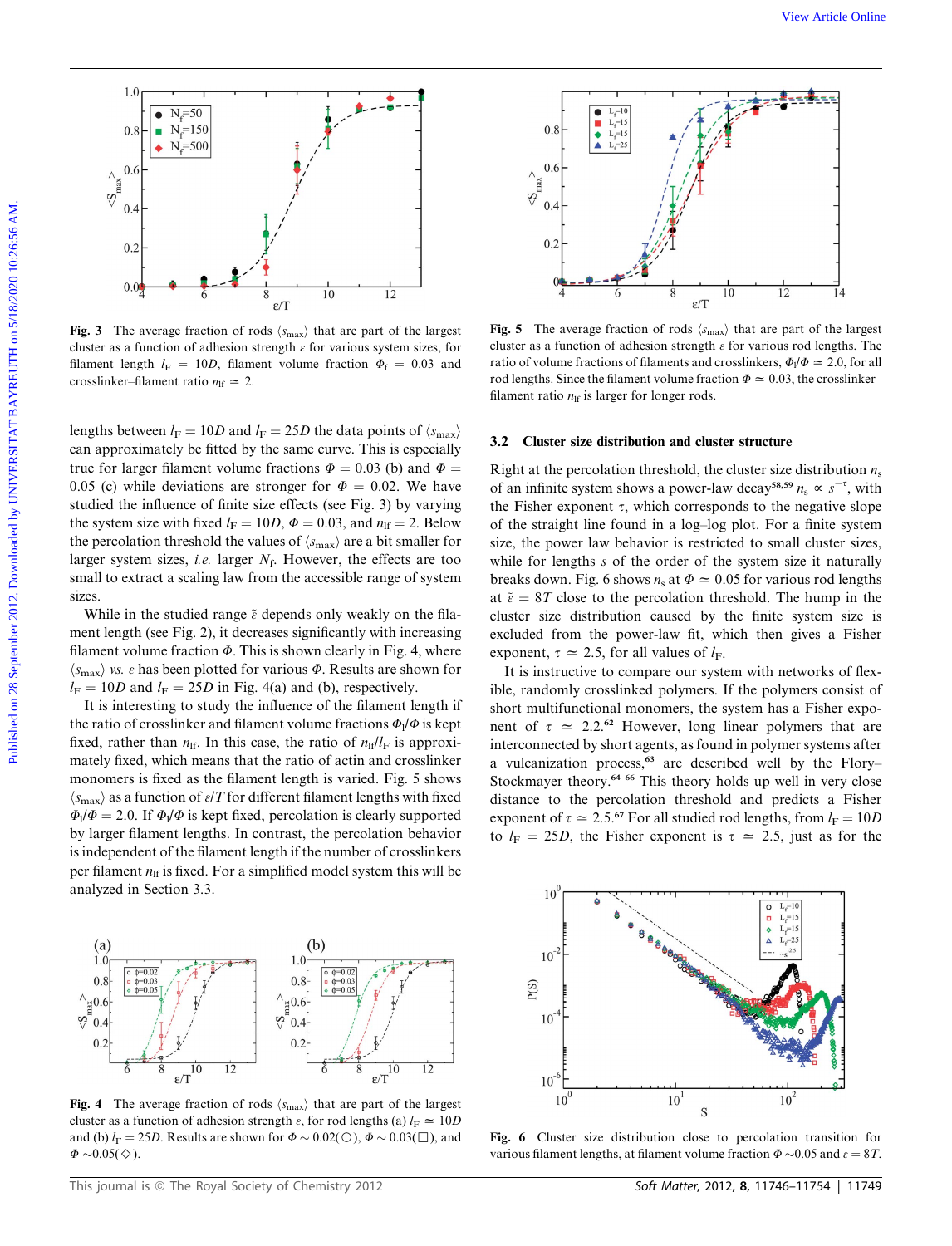vulcanization class of crosslinked polymers. This is remarkable, since the theory by de Gennes that predicts this behavior assumes that the polymer follows a random path between the crosslinkers. According to our results, this is not necessary and the length of the straight connection between the links seems to have no impact within the studied range of rod lengths.

#### 3.3 Average number of adhering linkers and connectors

The simulation results show that, for a given filament volume fraction  $\Phi$ , the percolation threshold depends only weakly on the filament length. This is not a matter of course. While the Fisher exponent is universal in its material class, the transition threshold is not. It is of interest to study the average number of adhering linkers, i.e. crosslinkers that adhere to at least one filament, and the average number of connectors, crosslinkers that adhere to two filaments. According to network theory, we can consider the filaments as ''nodes'' forming a network with the help of the connectors that serve as links. Now the connectivity of the network depends on the average connectors per node, corresponding to the number of connecting crosslinkers per filament. Fig. 7(a), (c) and (e) show the average number of adhering crosslinkers per filament  $\langle n_a \rangle$  for  $\Phi = 0.02$ ,  $\Phi = 0.03$ , and  $\Phi =$ 0.05. For large adhesion strengths  $\varepsilon$  the curves converge to a value of  $\langle n_a \rangle = 2$ , corresponding to the chosen crosslinker–filament ratio of  $n_{\text{lf}} = 2$ . In Fig. 7(b), (d) and (f), the average number of connectors  $\langle n_c \rangle$  is shown. Also these curves converge to a value of 2 with increasing  $\varepsilon$ , but, as expected, they converge more slowly. The curves of  $\langle n_a \rangle$  show a negligible dependence on  $l_F$ . For  $\langle n_c \rangle$ , a weak dependence on  $l_F$  is visible, where a slightly higher connectivity is found for longer rods.

In order to study the adhesion behavior of crosslinkers in more detail, we introduce a simple analytical model. First, we consider one filament and a crosslinker in its vicinity. Whether the crosslinker binds or not depends on the location and the orientation of the crosslinker. Let  $\vartheta$  be the angle between the axis of the crosslinker and the surface normal of the filament and  $\varphi$  the corresponding azimuthal angle. For given angles  $\vartheta$  and  $\varphi$ , the center of mass of an adhering crosslinker must lie within a certain volume around the filament, which we call the adhesion volume  $v_{\text{ad}}(\vartheta,\varphi)$  of the filament (see Fig. 8(a)). If the crosslinker is strongly tilted to the filament surface normal, the adhesion volume vanishes. Otherwise, its shape is similar to a spherocylindrical shell around the filament. For  $\vartheta = 0$ , the adhesion volume is bounded by two spherocylinders with axis length  $l_F$ , where the inner one has a radius  $\frac{l_{\text{L}}}{2} + D$  and the outer one has a radius  $a + l_a$ . We define the effective adhesion volume per filament  $v_{\text{ad}}^*$  as the adhesion volume  $v_{\text{ad}}(\vartheta,\varphi)$ , averaged over all angles. An expression for  $v_{ad}^*$  is derived in the appendix. With the values  $l_1 = 2D$ ,  $l_a = 1.35D$ , and  $a = 0.7D$ , used in the simulations, one has

$$
v_{\rm ad}^* \simeq k_1 D^2 l_{\rm F} \left( 1 + k_2 \frac{D}{l_{\rm F}} \right) \tag{6}
$$

with  $k_1 \equiv 0.0136$  and  $k_2 \equiv 2.36$ . Now we consider a dilute system of  $N_f$  filaments and  $N_1$  crosslinkers. With the total effective adhesion volume  $V_{\text{ad}}^* \approx N_f v_{\text{ad}}^*$ , the probability that a given crosslinker is adhering is approximately given by



Fig. 7 Average number of adhering crosslinkers per filament  $n_a/N_f$  (a, c and e), and average number of connectors per filament  $n_c/N_f$  (b, d and e), for various filament volume fractions  $\Phi$ .  $\Phi \approx 0.02$  (a and b),  $\Phi \approx 0.03$  (c and d),  $\Phi \approx 0.05$  (e and f). Different symbols correspond to different rod lengths.  $l_F = 10D$  (O),  $l_F = 15D$  ( $\square$ ),  $l_F = 20D$  ( $\triangle$ ), and  $l_F = 25D$  ( $\diamondsuit$ ).

$$
P_{\rm ad} \simeq \frac{V_{\rm ad}^* e^{\beta \varepsilon}}{\left(V_{\rm acc} - V_{\rm ad}^*\right) + V_{\rm ad}^* e^{\beta \varepsilon}} \simeq \frac{V_{\rm ad}^* e^{\beta \varepsilon}}{V_{\rm acc} + V_{\rm ad}^* e^{\beta \varepsilon}}\tag{7}
$$

where  $V_{\text{acc}}$  is the part of the total volume V that can be accessed by the center of mass of the crosslinker.



Fig. 8 (a) The analytic approach is based on the adhesion volume  $v_{\rm ad}(\vartheta,\varphi)$ . The adhesion volume is a shell around the filament and depends on the angles  $\vartheta$  and  $\varphi$  with respect to the local surface normal and the symmetry axis of the filament. (b) Average number of adhering crosslinkers per filament  $n_a$ . (c) Average number of connecting crosslinkers per filament  $n_c$ ; analytical model (curves) compared with simulation data (symbols). Plots are shown for filament volume fractions  $\Phi = 0.05$  (blue),  $\Phi = 0.03$  (green),  $\Phi = 0.03$  (red), each with  $l_F = 10D$  (---)( $\circ$ ),  $l_F = 15D$  $(-)(\Box), l_F = 25D \cdot (\cdots)(\Delta).$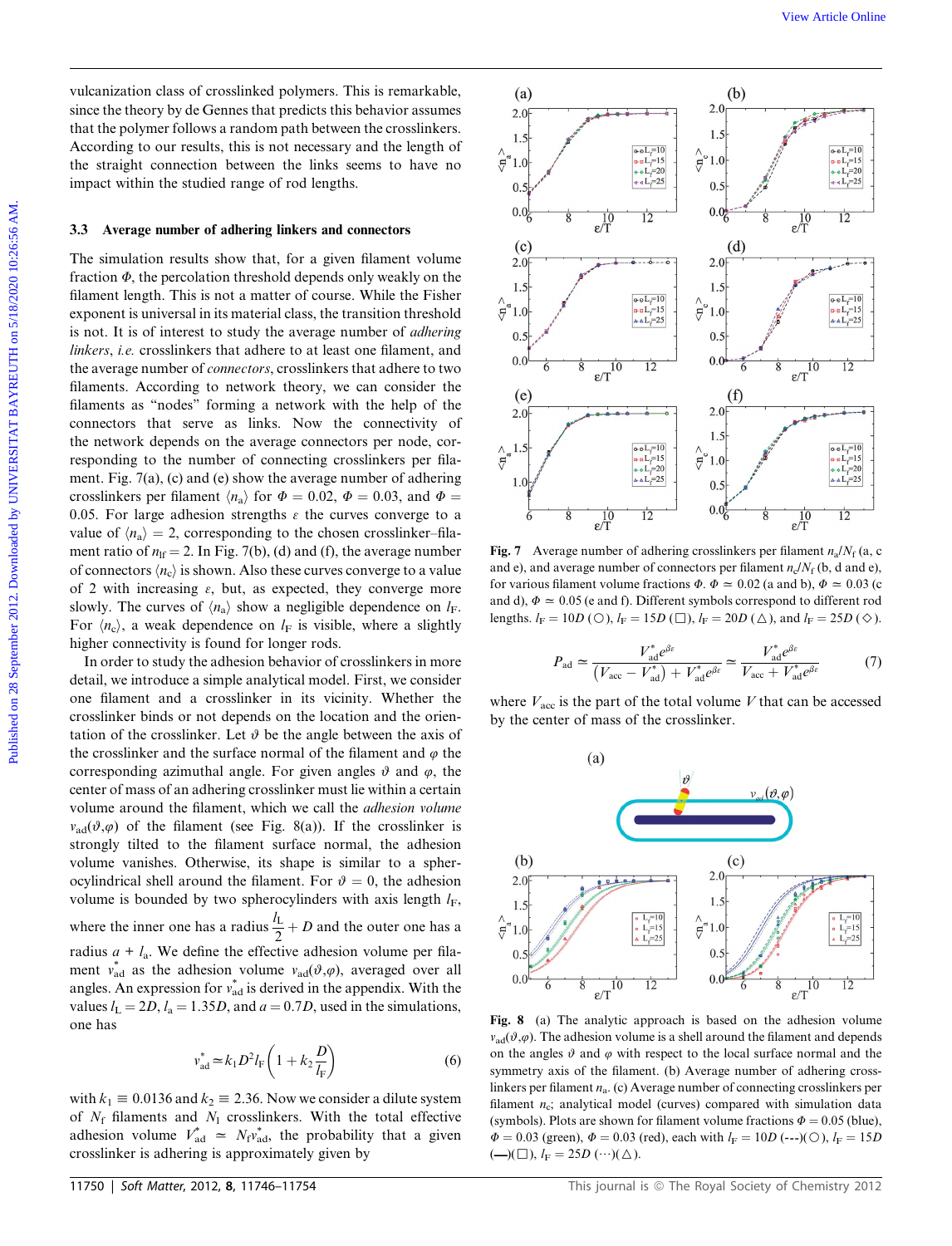For a dilute system of hard spherocylinders, the accessible volume, averaged over all orientations, is approximately

$$
V_{\text{acc}} \simeq V - N_{\text{f}} v_{\text{lf}}^x - \frac{1}{2} N_{\text{I}} v_{\text{II}}^x \tag{8}
$$

where  $v_{\text{If}}^x$  is the average excluded volume between a crosslinker and filament, while  $v_{\text{ll}}^x$  is the average excluded volume between two crosslinkers. The factor 1/2 corrects the double counting of crosslinkers. Averaged over all orientations, the excluded volume of two spherocylinders of lengths  $L_1$  and  $L_2$  and diameter D is given by<sup>68,69</sup>

$$
v_{12}^{x} = \frac{\pi D}{6} \left( 3(L_1 + 2D)(L_2 + 2D) - 4D^2 \right).
$$
 (9)

We obtain an expression for the average number  $\langle n_a \rangle$  of adhering crosslinkers per filament in a dilute system:

$$
\langle n_{\rm a} \rangle_{\rm theo} \simeq n_{\rm lf} \, P_{\rm ad} = n_{\rm lf} \left( 1 + \frac{V_{\rm acc}}{V_{\rm ad}^*} e^{-\beta \varepsilon} \right)^{-1} . \tag{10}
$$

The number of filaments is given by

$$
N_{\rm f} = \Phi V_{\rm f} V^{-1} = \Phi V^{-1} \pi \frac{D^2}{4} \left( I_{\rm F} + \frac{2}{3} D \right) \tag{11}
$$

with the filament volume  $V_f$ . Thus, one has

$$
\frac{V_{\text{acc}}}{V_{\text{ad}}^*} = \frac{\Phi^{-1} V_{\text{f}} - \left(v_{\text{lf}}^x - \frac{n_{\text{lf}}}{2} v_{\text{ll}}^x\right)}{v_{\text{ad}}^*}
$$
(12)

For a sufficiently diluted system with  $l_a$ ,  $l_c$ , and a as used in our simulations one has

$$
\lim_{|F| > \infty} \left( \frac{V_{\text{acc}}}{V_{\text{ad}}^*} \right) \simeq \frac{231}{4} \left( \Phi^{-1} - 8 \right) \tag{13}
$$

in the limit of large filament lengths  $l_F$ . However, also for finite filament lengths like those chosen in the simulations, the impact of  $l_F$  on the average number of attached crosslinkers per filament is comparably low. So far we have assumed that  $n_{\text{lf}}$  is a constant, independent of  $l_F$ . If we keep the ratio  $\Phi$ <sub>l</sub>/ $\Phi$  of crosslinker and filament volume fractions fixed, then  $n_{\text{lf}}$  increases approximately linearly with  $l_F$ . As a consequence, percolation sets in earlier as shown in Fig. 5.

In Fig. 8(b),  $\langle n_a \rangle_{\text{theo}}(\varepsilon)$  is shown for various filament lengths and filament volume fractions. It turns out that, especially for low  $\varepsilon$ , the curves are in fair agreement with the simulation results. This is remarkable, since eqn (10) does not depend on any fit parameter. Like the simulation data,  $\langle n_a \rangle(\varepsilon)$  depends much less on the filament length than on the filament volume fraction. At higher  $\varepsilon$ , the simulation values of  $\langle n_a \rangle(\varepsilon)$  increase faster than  $\langle n_a \rangle_{\text{theo}}(\varepsilon)$ . This indicates that correlations between the rods become relevant that are neglected in the low density approach. Apparently, the filaments arrange in such a way that adhesion of crosslinkers is promoted. However, on the whole range of  $\varepsilon$ , the simple analytical approach describes the attachment probability rather well, which indicates that correlations and many-particle interactions have a minor influence on this quantity.

A rough estimate for the average number of connectors per filament  $\langle n_c \rangle_{\text{theo}}(\varepsilon)$  is given by

$$
\langle n_{\rm c} \rangle_{\rm theo} \simeq n_{\rm lf}(P_{\rm ad})^2. \tag{14}
$$

This equation reflects that a connector has to adhere to two filaments, assuming that each event occurs with the probability found in eqn (7). One would expect that binding to a second filament is less probable for an attached crosslinker. Thus, eqn (14) should overestimate the average number of connectors. As shown in Fig. 8(c), this is indeed the case for  $\Phi = 0.05$ , the highest filament volume fraction considered. For lower filament volume fractions  $\Phi = 0.02$  and  $\Phi = 0.03$ , the values of  $\langle n_c \rangle$ <sub>theo</sub> fit surprisingly well to the simulated data. At lower  $\varepsilon$ , eqn (14) slightly overestimates the number of connectors, while at higher  $\epsilon$ , the simulated values increase more strongly, which again may reflect the fact that the system adapts to the presence of many connecting crosslinkers and facilitates the formation of new connections. In the theoretical as well as in the simulation data, the influence of the filament length on  $N_c$  is low. Thus, the linking probability between the filaments does not depend strongly on  $l_{\rm F}$  at fixed filament volume fraction.

In terms of network theory we can view our model system as a set of nodes interconnected by (crosslinker) bonds, where the average number of bonds  $\langle n_c \rangle$  per node depends only weakly on  $l_F$ . This does not imply that  $\tilde{\varepsilon}$  is independent of  $l_F$ . In general,  $\tilde{\varepsilon}$ may depend on several other system properties. The bond percolation thresholds have been calculated for various regular three-dimensional lattices like the simple cubic, the face centered cubic and the body centered cubic lattices,<sup>70</sup> the hexagonal closepacked lattice<sup>71</sup> or the diamond lattice.<sup>72</sup> It turns out that the probability of bond formation  $P_{\text{thresh}}$  at the percolation threshold depends strongly on the given crystal lattice. However, the average number of bonds per node  $\langle n_c \rangle$ <sub>thresh</sub>  $= P_{\text{thresh}} m/2$  with coordination number  $m$  lies in the range of 0.72 to 0.78 for the mentioned lattices. We note that the threshold values for  $\langle n_c \rangle$ <sub>thresh</sub> are all higher than those found for the regular lattices. Furthermore, they depend strongly on the packing fraction. For  $\Phi = 0.02, \Phi = 0.03, \text{ and } \Phi = 0.05 \text{ one has } \langle n_c \rangle_{\text{thresh}} = 1.8 \pm 0.1,$  $\langle n_c \rangle$ <sub>thresh</sub> = 1.4  $\pm$  0.2, and  $\langle n_c \rangle$ <sub>thresh</sub> = 1.1  $\pm$  0.2. This phenomenon can be explained rather easily. As reported in ref. 42 the system tends to form bundles of parallel rods, which are interconnected by various crosslinkers. However, for each pair of rods there is only one connector that contributes to the connectivity of the network, and every additional connector is redundant. Thus, the more the bundles are formed in the system the higher is the threshold value of  $\langle n_c \rangle$ . As shown in ref. 42 the amount of rods involved in bundles decreases with increasing filament volume fraction. At low volume density, the formation of parallel rods in a bundle enables a larger number of connectors. Every time, two filaments are connected by more than one crosslinker, and the additional connectors are not available to support the interconnectivity of the system. Therefore, in systems with pronounced bundling, more connectors are required for percolation. Apparently, the percolation threshold depends on the average number of connectors per filament and on the typical alignment of neighboring filaments. Since neither  $\langle n_c \rangle (\varepsilon)$  nor  $\tilde{\varepsilon}$  depends strongly on  $l_F$  we expect that also the orientation of connected filaments should not depend strongly on the filament length. For a dilute system of hard spherocylinders, the accessible This equation reflects that a context has be able to two schemes the context of the system of context or a second by Universident in a probability of the system

> We have measured the probability distribution of mutual alignment between a pair of connected filaments, averaged over all pairs of filaments. In Fig. 9 the probability distribution  $P$  is plotted against cos  $\theta$  for  $\Phi = 0.05$  and  $\varepsilon = 10T$ , where  $\theta \le \pi/2$  is the acute angle between two connected filaments. One can see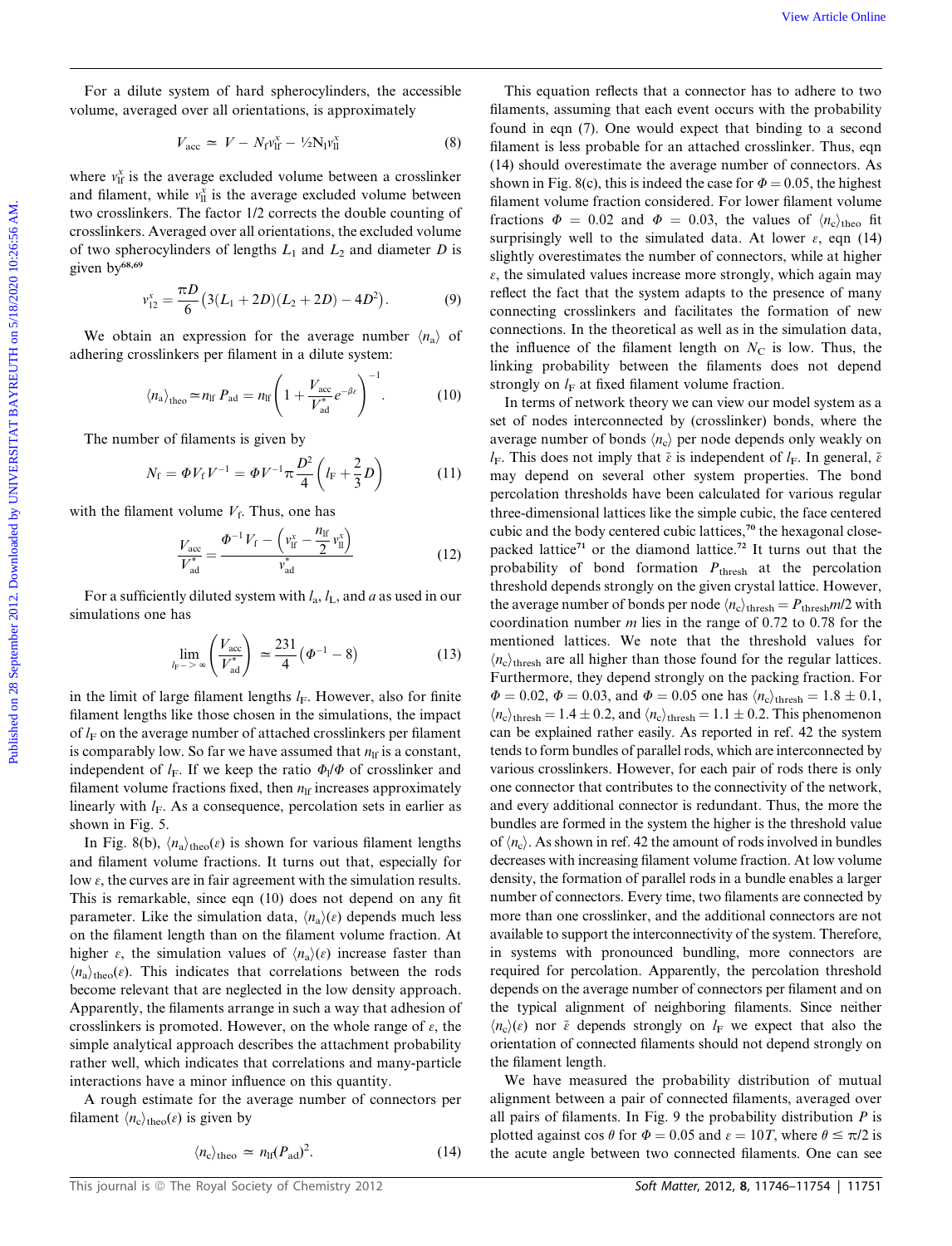

**Fig. 9** Distribution of  $cos(\theta)$ , with  $\theta \le \pi/2$  being the acute angle made by a pair of connected filaments. Results are shown for filaments of various lengths  $l_F$ , at  $\epsilon \approx 10T$  and  $\Phi \approx 0.05$ . The peak at cos  $\theta \sim 1$  indicates that a majority of adhering filaments are parallel to each other.

that this distribution is not strongly dependent on the filament length, as assumed. In Fig. 10, the nematic order parameter  $S$  is shown for different filament lengths as a function of the adhesion strength. For systems with  $n_{\text{lf}} = 2$ , the orientational order is low for  $\varepsilon/T \le 9$ . At the percolation threshold  $\varepsilon/T \approx 10$ , the order parameter reaches slightly larger values up to  $S \approx 0.15$ . Thus, while connected rods are strongly aligned (see Fig. 9), the overall orientational order in the system is low. Furthermore, the data in Fig. 10 show no significant dependence on the rod length.

#### 4 Conclusions

Using Monte Carlo simulations and an analytic approach we have studied a model system of a self-assembling filament network. The network consists of spherocylindrical rods and spherocylindrical crosslinkers that can bind on both ends to the filaments. We have investigated the length dependence of the percolation threshold  $\tilde{\epsilon}$  as a function of the filament length  $l_F$  and filament volume fraction  $\Phi$ . If we keep the ratio of volume fractions  $\Phi/\Phi$  constant, percolation is promoted by bigger rod lengths.

A very remarkable result is found if the rod length is changed while the crosslinker–filament ratio  $n_{\text{lf}}$  and the filament volume fraction  $\Phi$  are kept fixed: In this case, the percolation threshold is rather independent of  $l_F$ . A Fisher exponent of  $\tau \approx 2.5$  was



Fig.  $10$  The nematic order parameter S as a function of the adhesive strength  $\epsilon$  for  $n_{\text{lf}} = 2$  and various rod lengths.

determined for all rod lengths. The same value has been calculated for the class of vulcanized polymers. We found that also the average number of adhering crosslinkers and the average number of connectors do not depend strongly on the filament length. These trends could be reproduced by a simple analytical model. At low  $\varepsilon$ , it reproduces the values found in the simulation surprisingly well, even though correlations in the system are mostly neglected by the theoretical approach. Finally, we find that the angular distribution of filaments is not strongly dependent on  $l_F$  in the simulation. Altogether, many quantities, like  $\langle n_a \rangle$ ,  $\langle n_c \rangle$ , the angular distribution between connecting filaments, and finally  $\tilde{\epsilon}$  vary strongly with the filament volume fraction but are rather robust against changes of  $l_F$ . This robustness is of great help for the study of self-assembling filament networks, since it reduces the number of relevant parameters. It simplifies the interpretation of experimental structure data of F-actin filament networks and similar crosslinked polymer systems.

It is interesting to compare our results with those of Nguyen et al.39,40 They have studied actin networks experimentally and with coarse-grained molecular dynamics simulations. Increasing the crosslinker–filament ratio leads to a more pronounced bundling, in accordance with our previous simulations.<sup>42</sup> The experimental and the computational studies show that the lengths of the filaments have a minor influence on the system properties, which corresponds to the results in this paper. However, they also found that within the studied range the filament concentration does not strongly change the structure of the network. This result differs from our findings. We assume that the different observations are related to the fact that the filament packing fraction in our systems is generally larger. While in the simulations of Nguyen et al. the packing fraction is always below 0.001, we have studied packing fractions  $\Phi$  in the range between 0.003 and 0.05 (see also ref. 42). Obviously the influence of the packing fraction is especially low in dilute systems. From eqn (12) and (14) it follows that for low  $\Phi$  the number of connectors  $\langle n_c \rangle_{\text{theo}}$  is proportional to  $\Phi^2$  so that the dependence of  $\langle n_c \rangle_{\text{theo}}$  on  $\Phi$  increases with the filament packing fraction  $\Phi$ . Function of  $\frac{1}{2}$  September 2013. The state of  $\frac{1}{2}$  September 2013. The control of the control of the control of the control of the control of the control of the control of the control of the control of the contr

> With our theoretical approach we could show that the number of adhering linkers is not strongly dependent on  $l_F$ , because the effective adhesion volume depends rather on  $\Phi$  than on  $l_{\rm E}$ . Other aspects that lead to the robustness of the percolation threshold against changes of the filament length and the surprisingly good matching between simulation data of  $\langle n_c \rangle (\varepsilon)$  and the results found with the simple theoretical approach that neglects all higher order correlations are not yet understood and remain to be investigated in the future. There are other aspects that would be of great interest for future studies. It is important to investigate the influence of the crosslinker length on the network structure. Another point that should be addressed is the finite rigidity of the filaments, which may be studied with semiflexible polymers rather than with hard spherocylinders. The good agreement between the Fisher exponent found for our model system and that predicted for crosslinked polymer networks indicates that many aspects of systems with semiflexible filaments are already represented in our model with rigid rods, but the influence of the elasticity of filaments should be analyzed in detail.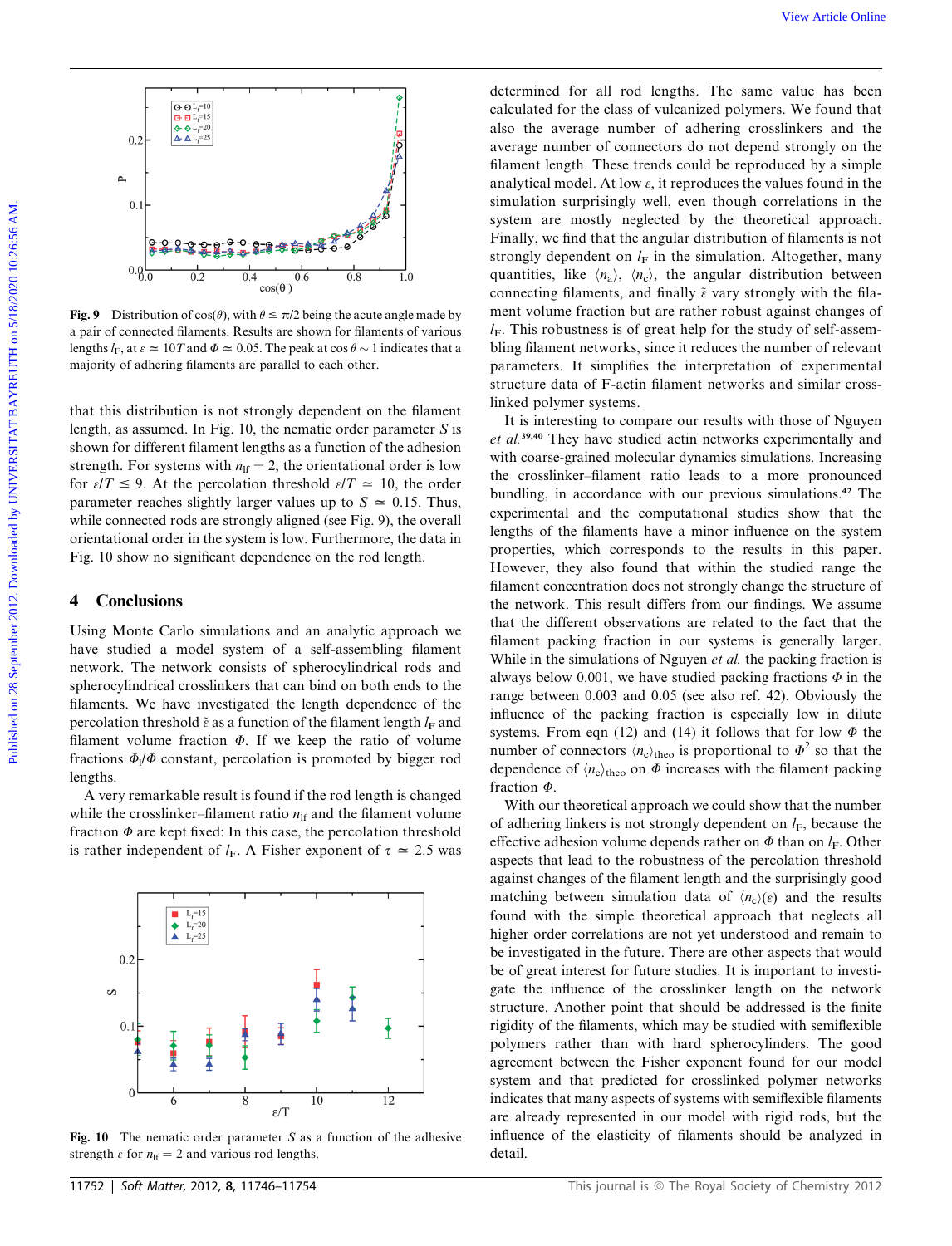## A Appendix

#### A.1 Calculating the effective adhesion volume

We consider orthonormal basis vectors  $e_x$ ,  $e_y$ ,  $e_z$  and a filament at the origin, oriented parallel to  $e_x$ . One crosslinker has the center of mass at the point  $me<sub>z</sub>$  and its symmetry axis parallel to

$$
\boldsymbol{u}_1 = \cos(\varphi)\sin(\vartheta)\boldsymbol{e}_x + \sin(\varphi)\sin(\vartheta)\boldsymbol{e}_y + \cos(\vartheta)\boldsymbol{e}_z, \qquad (15)
$$

as shown in Fig. 11. The lower adhesive site  $q$  is localized at

$$
q = me_z - l_a u_1 \tag{16}
$$

and the end of the cylinder axis  $c$  on that side is given by

$$
c = me_z - \frac{l_L}{2}u_1. \tag{17}
$$

For an adhering crosslinker the distance between  $q$  and the filament axis must be smaller than  $a$ . One obtains the condition

$$
m \le m_{\text{max}} \equiv l_{\text{a}} \cos(\vartheta) + \sqrt{a^2 + l_{\text{a}}^2 \sin^2(\varphi)(1 - \cos^2(\vartheta))}. \tag{18}
$$

Since  $cos(\theta)$  is close to one,  $m_{\text{max}}$  can be linearized with respect to  $(\cos(\vartheta) - 1)$ . Then, averaging over all  $\varphi$  leads to

$$
m_{\text{max}} \simeq a - \frac{l_a^2}{2a} + l_a \left( 1 + \frac{l_a}{2a} \right) \cos(\vartheta). \tag{19}
$$

Analogously, we can determine a lower limit  $m_{\text{min}}$  for m by considering that, due to steric interactions, the distance between  $c$  and the filament axis has to be larger than  $D$ :

$$
m_{\min} \simeq D - \frac{l_{\rm L}^{2}}{8D} + \frac{l_{\rm L}}{2} \left( 1 + \frac{l_{\rm L}}{4D} \right) \cos(\vartheta). \tag{20}
$$



Fig. 11 The angles  $\vartheta$  and  $\varphi$  are the polar angles of the crosslinker axis in a basis, determined by the normal of the adjacent filament surface and the filament axis. Then, the crosslinker binds if its center lies within the adhesion volume  $v_{ad}(\vartheta,\varphi)$ . The width of the adhesion volume is determined by the fact that the adhesion site  $q$  must be smaller than  $a$ , while the distance of the end of the cylinder axis of the crosslinker  $c$  must be larger than D.

Since  $m_{\text{min}}$  must not be larger than  $m_{\text{max}}$  the angle  $\vartheta$  has to be smaller than

$$
\vartheta_{\text{max}} = \arccos\left(\frac{8aD(D-a) + 4Dl_a^2 - al_{\text{L}}^2}{4Dl_a(2a + l_a) - al_{\text{L}}(4D + l_{\text{L}})}\right) \tag{21}
$$

We now define an *adhesion volume*  $v_{\text{cyl}}$  around the cylindrical part of the filament. A crosslinker with a given angle  $\vartheta \leq \vartheta_{\text{max}}$ binds if its center of mass lies within a cylindrical shell of width  $w(\vartheta) = m_{\text{max}}(\vartheta) - m_{\text{min}}(\vartheta)$  and length  $l_F$ . In good approximation the volume of the cylindrical shell is given by Very Article Countries the effective adhesion values<br>
A A Calculating the effective adhesion values<br>
We convention the second have vaccine on  $G_{\text{NN}} = 20000$ <br>
die exign, oriented parallel to e. Our consider has the conte

$$
v_{\rm cyl} = wA \tag{22}
$$

with  $A = 2\pi \left(D + \frac{l_1}{2}\right)$ 2  $\left| l_{\text{F}} \right|$ . Now we average  $v_{\text{cyl}}$  over all angles  $\vartheta$ and obtain the cylindrical part of the effective adhesion volume per filament

$$
v_{\text{cyl}}^* = w^* A \tag{23}
$$

with

$$
w^* = \frac{2\int\limits_{0}^{\vartheta_{\text{max}}} (m_{\text{max}} - m_{\text{min}})\sin(\vartheta)d\vartheta}{\int\limits_{0}^{\pi}\sin(\vartheta)d\vartheta},
$$
 (24)

where the factor of 2 considers the two adhesive sites of the crosslinker. Insertion into eqn (23) leads to

$$
v_{\text{cyl}}^* = l_{\text{F}} \frac{C_1}{C_2} \tag{25}
$$

with

$$
C_1 \equiv 2\pi a D \left( D + \frac{l_1}{2} \right) \left( a + l_a - D - \frac{l_1}{2} \right)^2, \tag{26}
$$

$$
C_2 \equiv aD(D-a) + D(a + l_a)^2 - a\left(D + \frac{l_b}{2}\right)^2. \tag{27}
$$

The adhesion volume  $v_{\text{caps}}^*$  at the spherical caps of the filament can be calculated analogously. With the constants  $C_1$  and  $C_2$ from eqn (26) and (27), one finds

$$
v_{\text{caps}}^* = \frac{C_1 \left( D + \frac{l_{\text{L}}}{2} \right)}{C_2 - aD \left( l_{\text{a}} - \frac{l_{\text{L}}}{2} \right)}.
$$
 (28)

For the values chosen in the simulations, the effective adhesion volume

$$
v_{\text{ad}}^* \equiv v_{\text{cyl}}^* + v_{\text{cap}}^* \tag{29}
$$

of one filament is approximately

$$
v_{\text{ad}}^* \simeq k_1 D^2 I_{\text{F}} \left( 1 + k_2 \frac{D}{I_{\text{F}}} \right)
$$
 (30)

with  $k_1 \equiv 0.0136$  and  $k_2 \equiv 2.36$ .